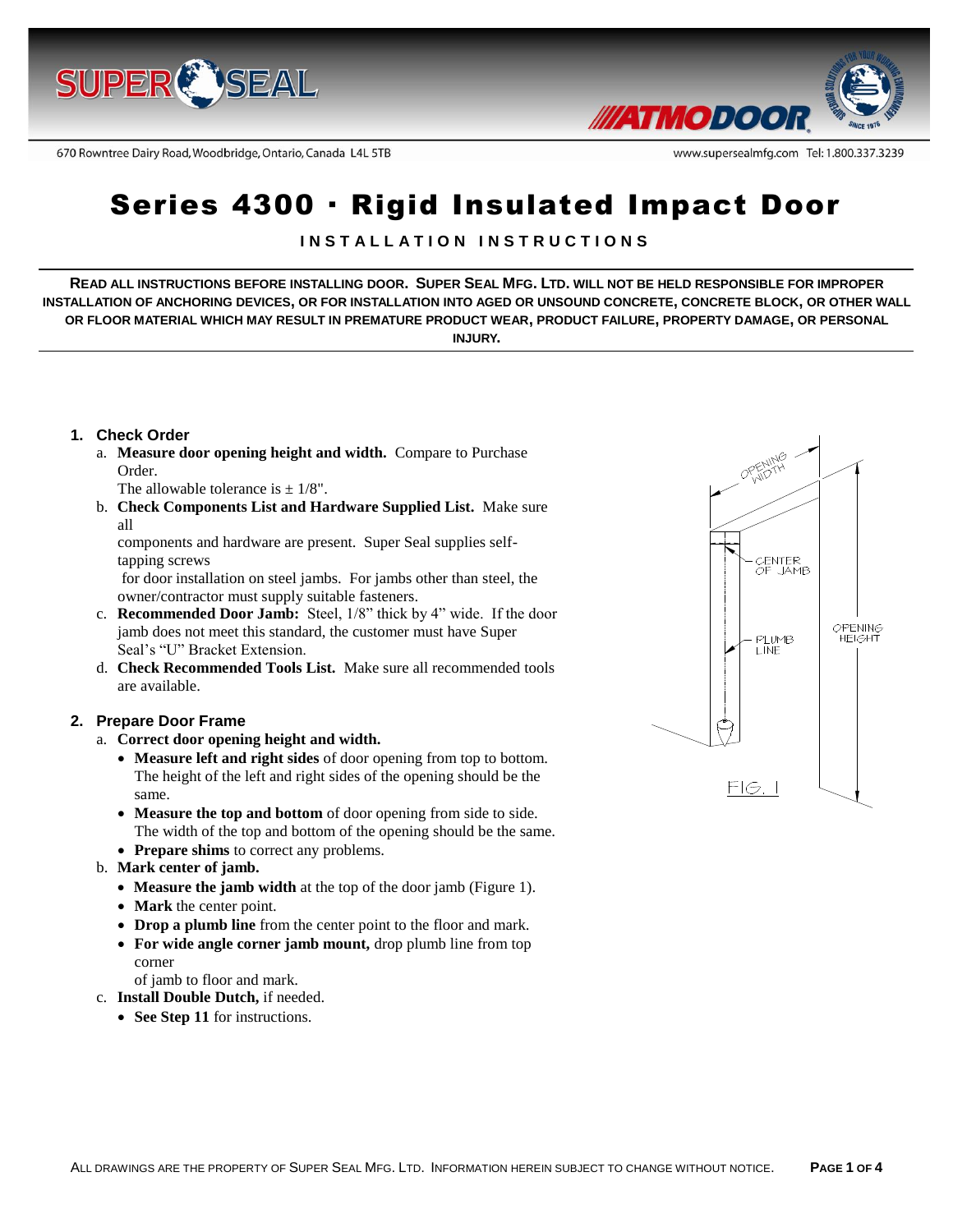# **3. Mark and Drill Bearing Holes**

- a. **Standard Center Jamb Mount**
	- **Center v-cam** along plumb line at top of door jamb (Figure 2).
	- **Place bottom of v-cam** 6" below top of jamb, square to plumb line.
	- **Drill and tap** holes for 1/4" bolt, using v-cam as a template.
	- **Center bearing** at bottom of door jamb, square to plumb line.
	- **Position top of bearing** 9-1/2" from bottom of jamb (Figure 3).
	- **Mark and drill** bearing holes, using bottom bearing as a template.
- b. **Wide Angle Corner Jamb Mount**
	- **Shim corner** as needed to make door frame square and level
	- **Place v-cam** in top corner of door jamb

**SEAL** 

- **Place bottom of v-cam** 6" below top of jamb, square to plumb line.
- **Drill and tap** holes for 1/4" bolt, using v-cam as a template.
- **Place bearing** at bottom corner of door jamb, square to plumb line.
- **Position top of bearing** 9-1/2" from bottom of jamb.
- **Mark and drill** bearing holes, using bottom bearing as a template.

#### **4. Assemble Hardware on Door Panel**

- a. **Place top hinge hardware onto top panel shaft** in the following order (Figure 2):
	- v-cam
	- v-cam follower
- b. **Place bottom hinge hardware onto bottom panel shaft** in the following order (Figure 3):
	- bearing
	- plastic spacer washer
	- spring
	- locking collar
- c. **Barely tighten** locking collar set screw so that it is positioned at bottom of shaft. This temporarily holds bottom hardware in place.
- d. **For two-panel door,** repeat step for other panel.

## **5. Attach Door Panel**

- a. **Lift door panel into place.**
- b. **Attach v-cam to jamb** at the top of the panel using supplied hardware.
- c. **Attach bearing to jamb** at the bottom of the panel using supplied hardware.
- d. **For two-panel door,** repeat step for other panel.

#### **6. Position Panel in Opening**

- a. **Raise panel** so that gasket is touching the lintel and the floor evenly.
- b. **Center panel in opening** (Figure 4).
- c. **Tighten set screw** in v-cam follower at top of panel.
- d. **Adjust locking collar** to set spring tension.
- e. **Tighten locking collar set screw.**
- f. **For two-panel door,** repeat step for other panel.



CAM FOLLOWER SET SCREW SPRING PIN

6





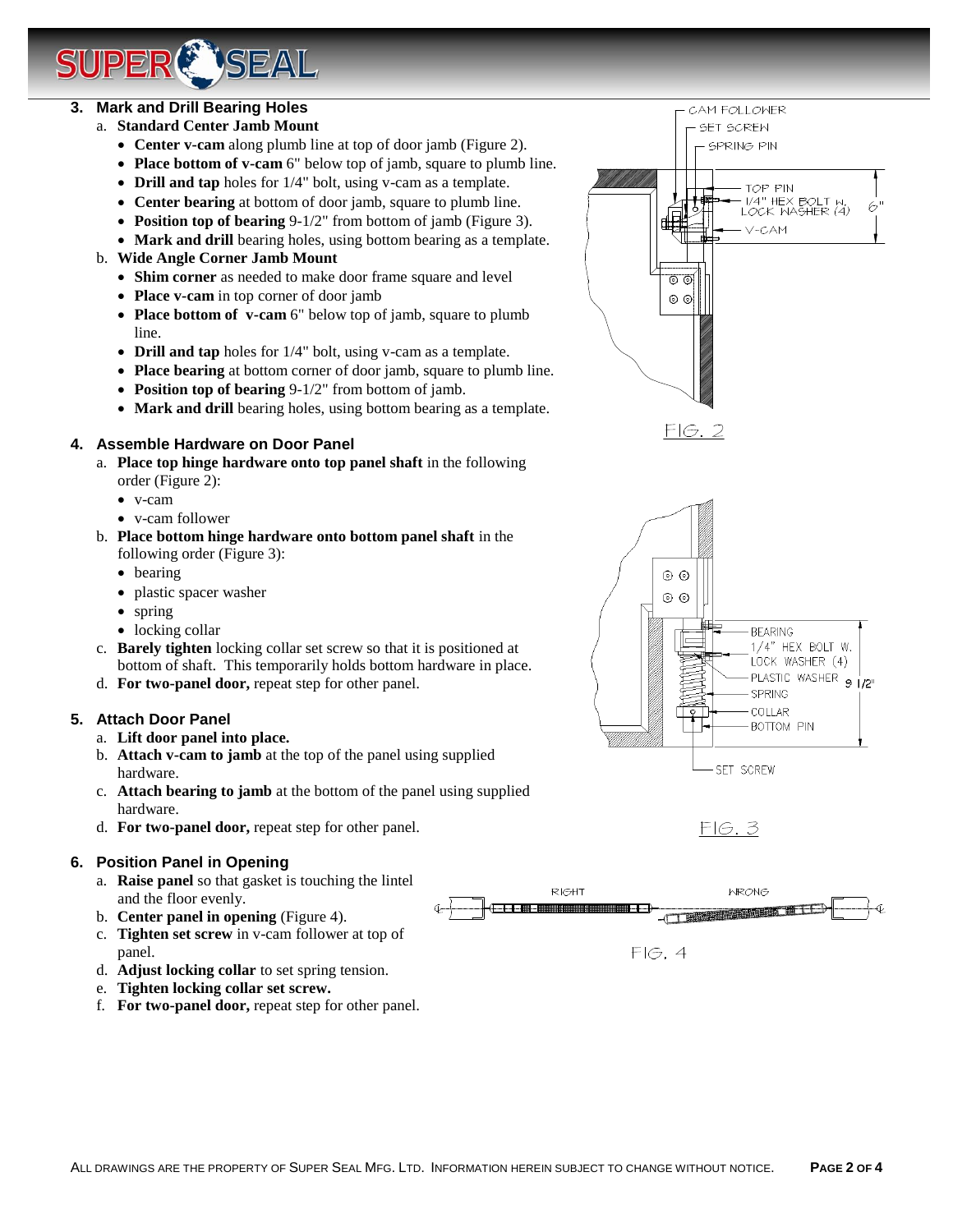## **7. Make Final Door Adjustment**

- a. **Allow panel to swing fully in both directions.**
	- If panel does not close in line, **adjust v-cam follower** position.
	- **Shim hinges** if needed.
	- **Repeat** until panel swings properly
	- **For two-panel door,** test both panels together

b. **Drill 3/8" hole** through v-cam follower and shaft. Use

- 3/8" spring pin pilot hole as a guide.
- c. **Insert spring pin.**
- d. **For two-panel door,** drill hole and insert spring pin for other panel.

## **8. Lubricate Shaft**

- a. **Clean** any filings away from shaft.
- b. **Open door 90.**
- c. **Grease** 2" portion of shaft above bottom hinge bearing and above top v-cam hinge.
- d. **Swing panel back and forth** a few times and repeat greasing until shaft is thoroughly lubricated at all friction points.
- e. **Adjust door tension.**
	- **Loosen set screws** on the bottom bearing locking collar.
	- **Relocate locking collar** to suitable position.
	- \* To increase tension, raise the locking collar.
	- **Tighten** locking collar set screws in desired position.
- f. **For two-panel door,** drill hole and insert roll pin for other panel.

## **9. Attach Upper and Lower Vinyl Hinge Covers**

a. Ensure Position of the hinge cover is touching the door frame (Figure 5).

- For jambs less than 6", **Tek screw to jamb sides**.
- For jambs greater than 6", **Tek screw to face of door jamb.**
- b. **Position vinyl loop** so it just touches door panel.
- c. **Attach** using Tek screws.
- d. **Repeat** for each hinge cover.

## **10. Attach Jamb Guard (if ordered)**

- a. **Floor mounted jamb guard** (Figure 6)
	- **Position jamb guard.**
	- Mark and drill hole in floor.
	- **Secure** with supplied hardware.
- b. **Jamb mounted jamb guard** (Figure 7)
	- **Position jamb guard.**
	- **Mark, drill, and tap** for  $3/8$ " bolt.
	- **Secure** with supplied hardware.
- c. **For two-panel door,** repeat step for other panel.